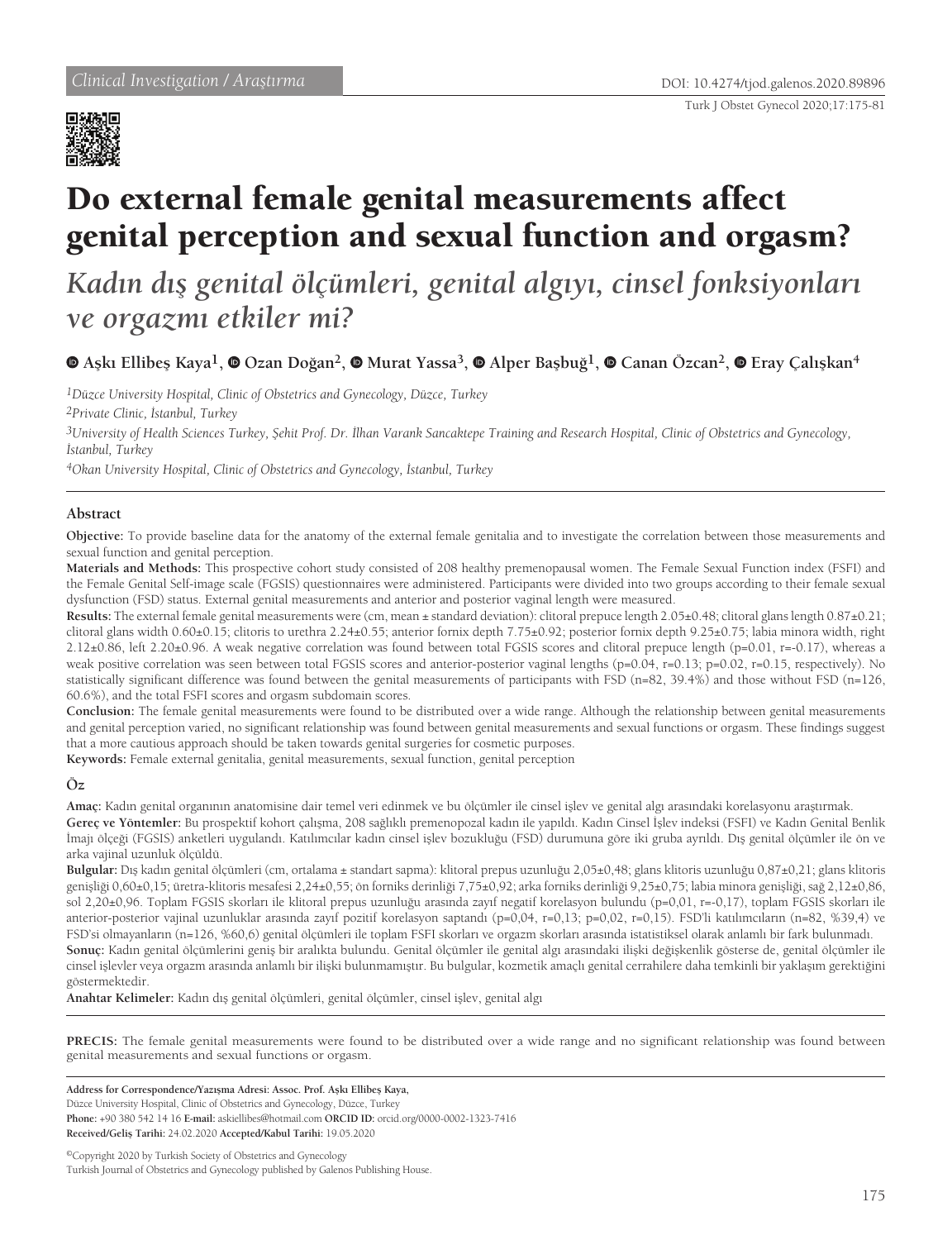#### Introduction

External female genital measurements vary widely $(1-5)$ . There are few reports in the literature regarding overall 'normal' female genital appearance or 'normal' dimensions, and exact positioning of the vagina, clitoris, and labia minora and majora $(1,5)$ . There has been a significant increase in female genital cosmetic surgery rates over the years $(1-4,6)$ . For the degree of increased female genital cosmetic surgery, the main motivator was found as improvement in genital appearance integrated with their aesthetic and sexual demands $(7)$ .

It is known that body image and genital perception are related to sexual satisfaction<sup>(8,9)</sup>. Negative body image has been found to reduce sexual desire and arousability and was associated with fewer orgasms and less sexual satisfaction<sup>(10)</sup>. Among sexually active women, discomfort with the appearance of their genitals leads to anxiety and inhibitions during sexual activity $(11,12)$ . A positive correlation has been determined between genital perception and sexual function<sup>(13).</sup> However, it is not possible to evaluate sexual satisfaction and genital perception only with anatomic features due to the complexity and multifactorial structure of female sexuality<sup> $(14)$ </sup>. It is important for the physician to recognize whether this discomfort is due to an anatomic reason or the perception of a defect. The media can negatively influence the genital perception of whom external genitalia are even in normal ranges<sup>(6)</sup>. In patients demanding an esthetic procedure in order to increase sexual satisfaction, an attempt should be made to correct genital perception before performing the surgery<sup>(11)</sup>.

Due to limited data on the distribution of genital measurements, this study aimed to provide baseline data for healthy, reproductive-age female external genital anatomic measurements and to determine the relationship between these measurements and genital perception and sexual function.

#### Materials and Methods

Our prospective cohort study consisted of 208 healthy female participants. Our study included premenopausal patients aged over 18 years who were sexually active, and were seen in a medical faculty hospital polyclinic for routine gynecologic examinations between October 2017 and February 2018. The measurements and questionnaires were administered to healthy female participants who reported no known illnesses.

Exclusion criteria included postmenopausal and pregnant patients; those with previous vaginal and/or perineal, gynecological, or aesthetic surgical interventions; patients with stage >2 pelvic organ prolapse; urinary incontinence; menstrual irregularities; gynecological cancer; Polycystic Ovary syndrome (PCOS); patients using oral contraceptives or antidepressants; and those with intrauterine devices. Participants were taken to a quiet room, demographic data was recorded, and validated Turkish versions of the Female Sexual Function index (FSFI)  $(15)$  and the Female Genital Self-image scale  $(FGSIS)^{(16)}$  were administered under the supervision of a physician.

The FSFI is a brief instrument consisting of 19 questions for the assessment of sexual function. Questions are scored for the domains of libido, arousal, lubrication, orgasm, satisfaction, and pain<sup>(17)</sup>. Female sexual dysfunction (FSD) was defined as a total score of 26 or less from a maximum possible score of 36<sup>(18)</sup>. The participants were divided into two groups according to their FSD status. The FGSIS is a seven-question survey that reveals female genital perception<sup>(19)</sup>. Genital perception is considered to be higher as the total score increases, with a maximum possible score of 28. The Beck Depression inventory was administered to patients who met the inclusion criteria and patients with a score of 17 and above were excluded from the study.

Subsequently, the participants were taken to the examination room and genital measurements were taken while in the lithotomy position. External genital measurements were made using a digital stainless-steel Vernier caliper, which can measure to 1/10 mm, and vaginal measurements were made using a hysterometer. The calipers were sterilized using ethylene oxide or were used by passing them through disposable bag gloves. The clitoral glans was measured by pulling back the prepuce. Labia minora and majora length and width were measured bilaterally. All measurements were made by two gynecologists who each had at least 10 years' experience.

The template in Figure 1 was used for the genital measurements, which were taken according to the following definitions.

The primary outcome was the determination of the measurements of the external female genitalia. The FSFI and FGSIS were administered to the participants in order to understand the degree to which the results were clinically relevant. The secondary outcome was the determination of the relationship of the measurements to sexual function and genital perception and the relationship between genital measurements and age, body mass index (BMI), and parity.

#### **Ethical Approval**

The institutional Ethics Committee approved the study (approval number: 2017/122), and written informed consent was obtained from all individual participants included in this study, which was conducted in accordance with the Helsinki Declaration.

#### **Statistical Analyses**

Statistical analyses were performed using the Statistical Package for the Social Sciences for Windows 22.0 software (SPSS, Chicago, IL., USA). Descriptive statistics were calculated for subject demographics and dependent variables and were given as the mean, standard deviation, frequency and percentiles of 5%, 50% and 95%. Student's t-test was used for the comparison of quantitative variables between groups. Correlations between continuous data were analyzed using the bivariate Pearson correlation coefficient. Relations between categorical data and genital parameters were evaluated using Pearson's chisquare  $(\chi^2)$  test, depending on the type of variables. Statistical significance was defined as p<0.05.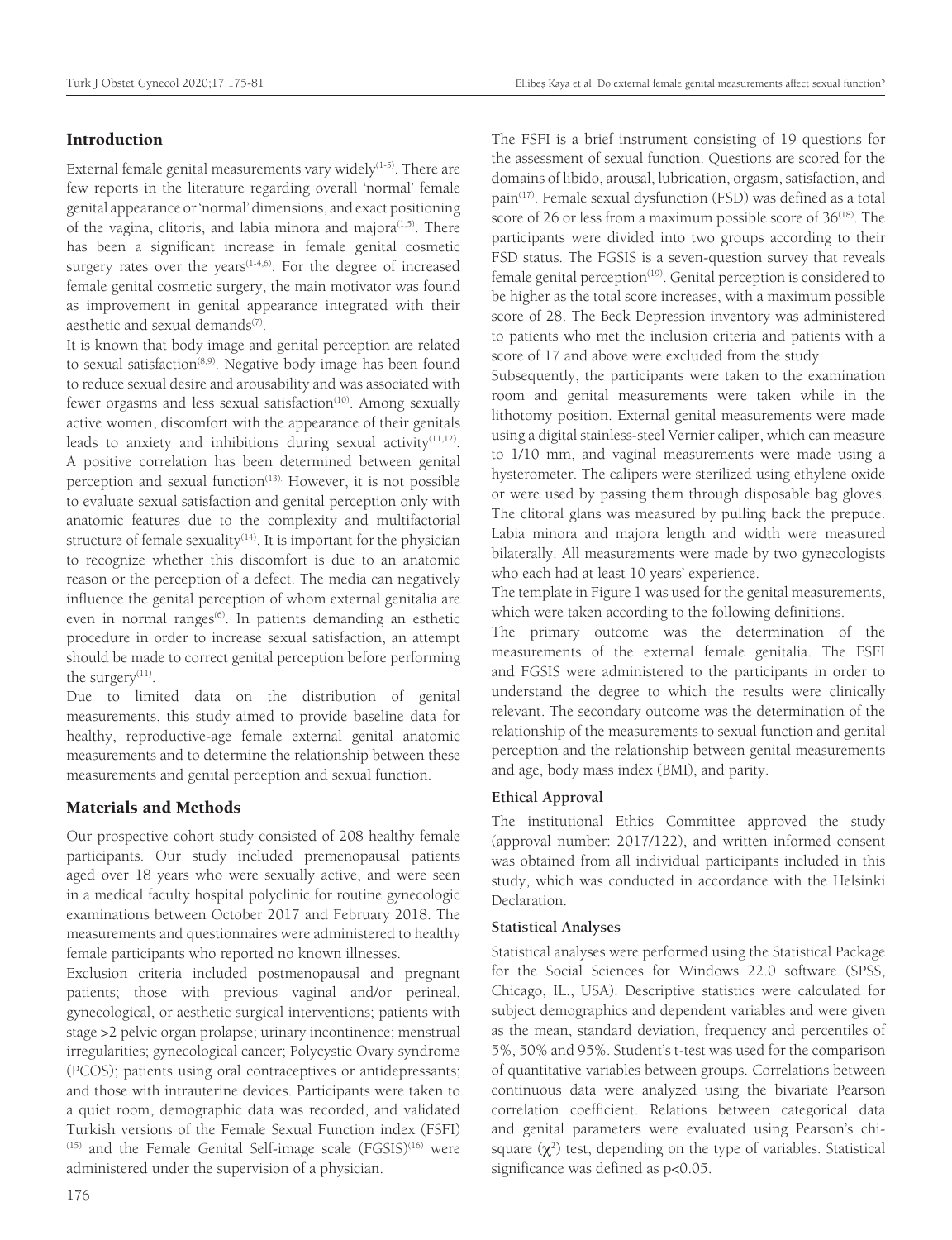#### **Results**

The mean age of the participants in the study was  $35.2\pm9.1$ [mean ± standard deviation (SD); minimum =18, maximum =52] years, and the mean BMI was  $25.1\pm4.6$  (mean  $\pm$  SD; minimum  $=16.3$ , maximum  $=41.5$ ) kg/m<sup>2</sup>. Of the patients, 17.3% (n=36) were nulliparous and 82.7% (n=172) were multiparous. It was determined that 58.4% (n=101) of the multiparas had normal deliveries, 32% (n=55) delivered via caesarean section, and 9.3% (n=16) delivered both via caesarean and normally. Episiotomy was performed in 65.6% (n=66) of the 101 patients who delivered normally. Of the patients, 41.3% were smokers. When the genital measurements of the nulliparous and multiparous patients were compared, the anterior vaginal length was longer in multiparous patients (p=0.009) and the clitoris-urethra distance was shorter in multiparous patients (p=0.03). When comparing the types of delivery, the anterior and posterior vaginal lengths of the patients who had delivered



**Figure 1.** A schematic drawing of a part of the female external genitalia measurements.

Labia minora width: The length from the base of the labium minora to the widest *lateral prominence.*

- *Labia minora length: Longest craniocaudal length of the labium minora*
- *Clitoral glans width: Transverse diameter of the clitoral glans*
- *Clitoral glans length: Longest craniocaudal length of the clitoral glans*
- *Clitoral prepuce length: Length of the skin fold on the clitoris*

*Clitoris to urethra: From mid-clitoral glans to mid-urethra* 

*Perineal body length: The length from the posterior fourchette to mid-anal orifice*

*Vagina to perineum: From the point at the perineum where the labia minora begin to the hymen at 6 o'clock*

*Labia majora length: Longest craniocaudal length of labium majus*

*Labia majora width: Transvers length of labium majus*

normally were longer compared with those of patients who had undergone cesarean section (p=0.001, p=0.02, respectively). In patients who had undergone episiotomy, the anterior vaginal length was longer (p=0.008); there was no difference in posterior vaginal length (p=0.12).

The external female genital measurements were distributed over a wide range. The external female genital measurements detected were as follows: clitoral prepuce length 2.05±0.48; clitoral glans length 0.87±0.21; clitoral glans width 0.60±0.15; clitoris to urethra 2.24±0.55; anterior fornix depth 7.75±0.92; posterior fornix depth 9.25±0.75; labia minora width, right 2.12±0.86, left 2.20±0.96; labia minora length, right 3.60±1.17, left  $3.79\pm1.26$ ; labia majora width, right  $3.02\pm0.59$ , left 2.98±0.63; labia majora length right 7.43±0.95, left 7.40±0.79 (cm, mean  $\pm$  SD). The distribution of the genital measurements and the mean  $\pm$  SD, range, and the 5, 50, and 95 percentile values are shown in Table 1.

According to the FSFI scores, a comparison of the patient group with FSD (n=82, 39.4%) and the group without FSD (n=126, 60.6%) is shown in Table 2. No statistically significant difference was found between the measurements of the two groups, and no statistically significant relationship was detected between genital measurements and total FSFI scores or the orgasm subdomain scores (Table 3).

Correlation analysis was performed between the genital measurements and the variable parameters of age, parity, and BMI (Table 3). There was a negative correlation between age and clitoris glans size and width and left labia minora width (p=0.02, r=-0.21; p=0.01, r=-0.01; p=0.02, r=-0.15, respectively). There was a weak positive correlation between parity and clitoral prepuce measurements (p=0.04, r=0.13). Moreover, a weak positive correlation between BMI and clitoris glans length was detected (p=0.01, r=0.17). No statistically significant relationship was found between BMI and total FSFI scores, FSFI orgasm sub-domain scores, or FGSIS scores (p=0.98, p=0.93, p=0.10, respectively).

A statistically significant weak negative correlation was detected between the total FGSIS scores and clitoral prepuce length, and there was a statistically significant weak positive correlation between the total FGSIS scores and anterior-posterior vaginal lengths (p=0.01, r=-0.17; p=0.04, r=0.13; p=0.02, r=0.15, respectively). As parity increased, the total FGSIS score decreased (p=0.001). There was a positive correlation between the total FSFI score and the total FGSIS score (p≤0.001, r*=*0.32).

#### **Discussion**

A few studies have been conducted and they have shown that the range of female genital measurements can be quite extensive $(1,2,4,5)$ . The current findings were consistent with the literature.

Vulvar morphology changes markedly with age<sup>(5)</sup>. Vagina size and labia minora width decrease with increasing age $(4,5)$ . For this reason, postmenopausal patients were excluded from the study.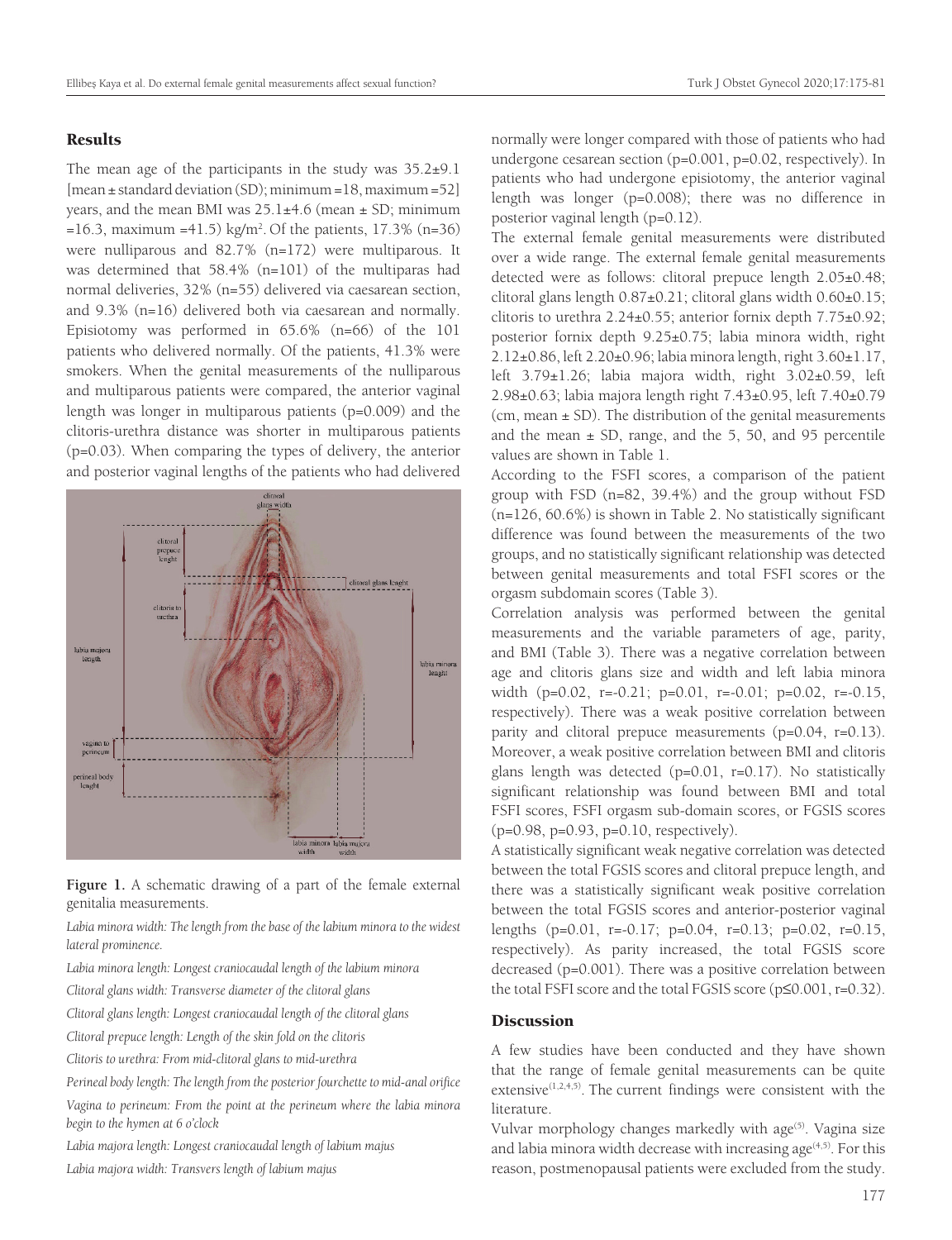| $n = 208$                                                                                                                                                                      | Mean $\pm$ SD                      | Range          | min                   | max        | $5\%$<br>percentiles | 50%<br>percentiles | 95%<br>percentiles |  |
|--------------------------------------------------------------------------------------------------------------------------------------------------------------------------------|------------------------------------|----------------|-----------------------|------------|----------------------|--------------------|--------------------|--|
| Clitoral prepuce length                                                                                                                                                        | $2.05 \pm 0.48$                    | 3.0            | 0.5                   | 3.5        | 1.1                  | 2.1                | 2.8                |  |
| Clitoral glans length                                                                                                                                                          | $0.87 \pm 0.21$                    | 1.7            | 0.4                   | 2.1        | 0.5                  | 0.9                | 1.2                |  |
| Clitoral glans width                                                                                                                                                           | $0.60 \pm 0.15$                    | 0.8            | 0.3                   | $1.1\,$    | 0.4                  | 0.6                | 0.9                |  |
| Clitoris to urethra                                                                                                                                                            | $2.24 \pm 0.55$                    | 3.5            | 0.7                   | 4.2        | 1.4                  | 2.1                | 3.2                |  |
| Urethra to vagina                                                                                                                                                              | $2.57 \pm 0.84$                    | 5.2            | 0.9                   | 5.6        | 1.0                  | 2.8                | 3.5                |  |
| Perineal body length                                                                                                                                                           | $2.56 \pm 0.73$                    | 6.7            | 1.1                   | 7.8        | 1.3                  | 2.5                | 3.7                |  |
| Vagina to perine                                                                                                                                                               | $1.26 \pm 0.50$                    | 2.2            | 0.3                   | 2.5        | 0.5                  | 1.1                | 2.3                |  |
| Anterior fornix depth                                                                                                                                                          | $7.75 \pm 0.92$                    | 6              | $\overline{4}$        | 10         | 5.8                  | 7.7                | $\mathcal{Q}$      |  |
| Posterior fornix depth                                                                                                                                                         | $9.25 \pm 0.75$                    | $\overline{7}$ | 5                     | 12         | 8.0                  | 9.5                | 9.9                |  |
| Labia minora length                                                                                                                                                            |                                    |                |                       |            |                      |                    |                    |  |
| Right<br>Left                                                                                                                                                                  | $3.60 \pm 1.17$<br>$3.79 \pm 1.26$ | 6.3<br>5.6     | 1.5<br>1.9            | 7.8<br>7.5 | 2.4<br>2.4           | 3.4<br>3.5         | 6.2<br>6.5         |  |
| Labia minora width                                                                                                                                                             |                                    |                |                       |            |                      |                    |                    |  |
| Right<br>Left                                                                                                                                                                  | $2.12 \pm 0.86$<br>$2.20 \pm 0.96$ | 7.3<br>6.9     | 0.6<br>0.7            | 7.9<br>7.6 | 1.0<br>1.0           | 2.1<br>2.1         | 3.2<br>3.7         |  |
| Labia majora length                                                                                                                                                            |                                    |                |                       |            |                      |                    |                    |  |
| Rigth<br>Left                                                                                                                                                                  | $7.43 \pm 0.95$<br>$7.40 \pm 0.79$ | 7.5<br>6.4     | $\overline{4}$<br>4.6 | 11.5<br>11 | 6.2<br>6.0           | 7.4<br>7.3         | 9.3<br>8.6         |  |
| Labia majora width                                                                                                                                                             |                                    |                |                       |            |                      |                    |                    |  |
| Rigth<br>Left                                                                                                                                                                  | $3.02 \pm 0.59$<br>$2.98 \pm 0.63$ | 4.3<br>4.3     | 0.7<br>0.7            | 5<br>5     | 2.0<br>1.8           | 3.2<br>3.1         | 3.8<br>3.8         |  |
| min: Minimum, max: Maximum, Data was expressed by mean ± SD, range, minimum, maximum and 5, 50, 95 percentiles, measurements were given in centimeters, SD: Standard deviation |                                    |                |                       |            |                      |                    |                    |  |

#### **Table 1.** Distribution of genital measurements

**Table 2.** Comparison of genital measurements of patients with and without sexual dysfunction

| $FSD$ (-)<br>$(n=126, 60.6\%)$   | $FSD(+)$<br>$(n=82, 39.4\%)$       | p-value        |
|----------------------------------|------------------------------------|----------------|
| $2.06 \pm 0.50$                  | $2.05 \pm 0.45$                    | 0.926          |
| $0.88 \pm 0.23$                  | $0.87 \pm 0.18$                    | 0.849          |
| $0.60 \pm 0.16$                  | $0.60 \pm 0.13$                    | 0.956          |
| $2.24 \pm 0.59$                  | $2.25 \pm 0.50$                    | 0.899          |
| $2.54 \pm 0.90$                  | $2.61 \pm 0.72$                    | 0.549          |
| $2.58 \pm 0.82$                  | $2.53 \pm 0.57$                    | 0.616          |
|                                  |                                    |                |
| $2.04\pm0.92$<br>$2.14 \pm 1.01$ | $2.23 \pm 0.76$<br>$2.29 \pm 0.87$ | 0.129<br>0.271 |
| $7.71 \pm 0.82$                  | $7.80 \pm 1.06$                    | 0.491          |
| $9.23 \pm 0.80$                  | $9.28 \pm 0.68$                    | 0.673          |
|                                  |                                    |                |

FSD: Female sexual dysfunction, data was expressed by mean ± SD, Measurements were given in centimeters, Statistical significance was defined as p<0.05, SD: Standard deviation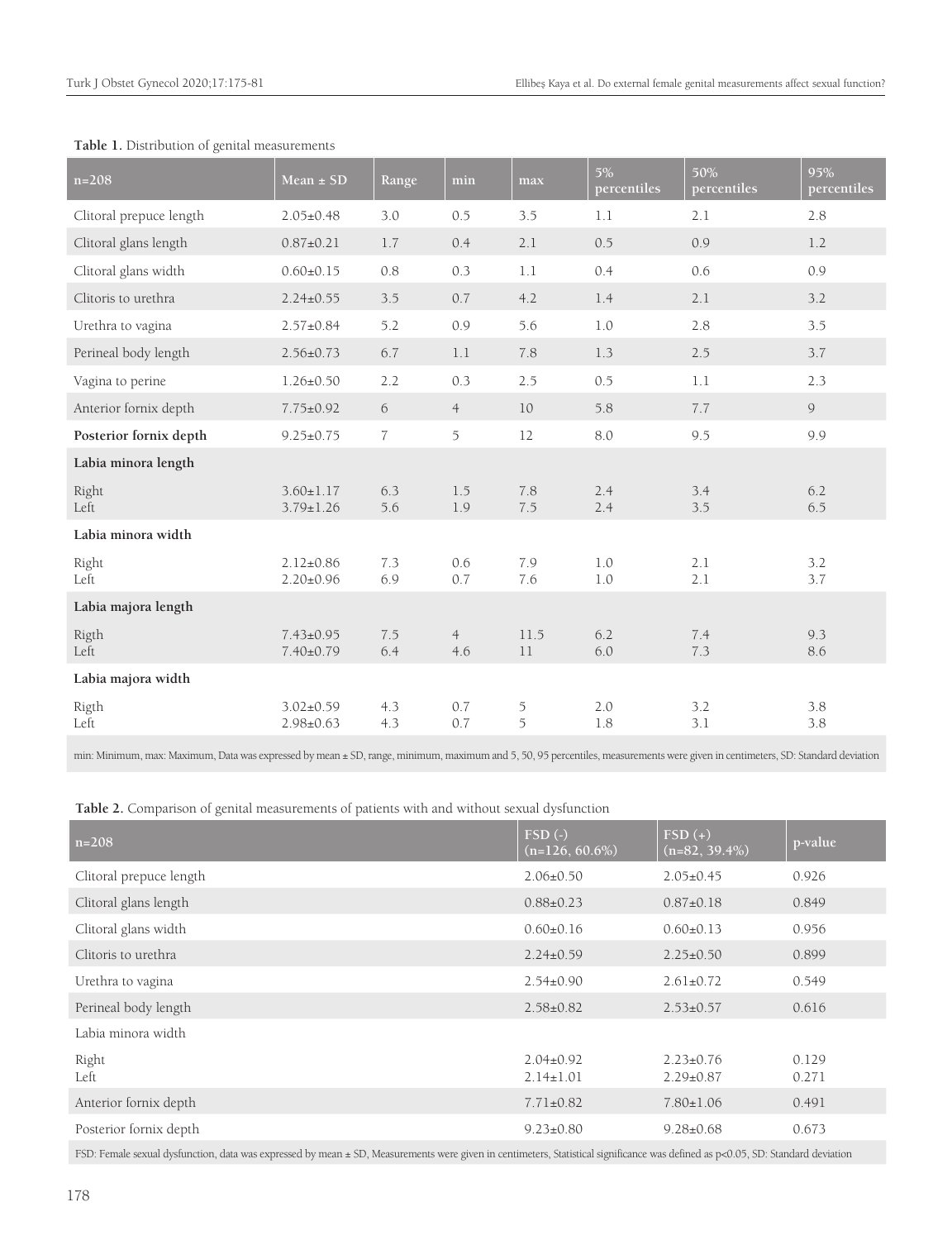|                         | Age                                | Parity                             | <b>BMI</b>                   | <b>FSFI</b> total<br>score      | FSFI orgasm<br>- subdomain<br>score | <b>FGSIS</b>                    |
|-------------------------|------------------------------------|------------------------------------|------------------------------|---------------------------------|-------------------------------------|---------------------------------|
|                         | $\, {\bf p}$<br>r.                 | p                                  | p<br>r.                      | $\mathbf{p}$<br>r.              | p<br>$\mathbf{r}$                   | $\, {\bf p}$<br>r               |
| Clitoral prepuce length | 0.67                               | 0.04                               | 0.25                         | 0.15                            | 0.10                                | 0.01                            |
|                         | $-0.02$                            | 0.13                               | $-0.07$                      | $-0.10$                         | $-0.11$                             | $-0.17$                         |
| Clitoral glans length   | 0.02                               | 0.43                               | 0.01                         | 0.71                            | 0.96                                | 0.47                            |
|                         | $-0.21$                            | 0.05                               | 0.17                         | $-0.02$                         | 0.03                                | 0.05                            |
| Clitoral glans width    | $0.01\,$                           | 0.23                               | 0.15                         | 0.58                            | 0.90                                | 0.60                            |
|                         | $-0.01$                            | 0.08                               | 0.09                         | 0.03                            | 0.08                                | 0.03                            |
| Clitoris to urethra     | 0.43                               | 0.47                               | 0.85                         | 0.32                            | 0.14                                | 0.10                            |
|                         | $-0.05$                            | $-0.05$                            | 0.01                         | $-0.06$                         | $-0.10$                             | $-0.11$                         |
| Uretro to vagina        | 0.97                               | 0.19                               | 0.17                         | 0.25                            | 0.12                                | 0.12                            |
|                         | 0.01                               | 0.09                               | $-0.09$                      | 0.08                            | 0.10                                | 0.10                            |
| Labia minora width      |                                    |                                    |                              |                                 |                                     |                                 |
| Right<br>Left           | 0.37<br>$-0.06$<br>0.02<br>$-0.15$ | 0.26<br>$-0.07$<br>0.10<br>$-0.11$ | 0.26<br>0.07<br>0.50<br>0.04 | 0.42<br>0.05<br>0.85<br>$-0.01$ | 0.55<br>0.04<br>0.65<br>$-0.03$     | 0.55<br>0.04<br>0.65<br>$-0.03$ |
| Anterior fornix depth   | 0.66                               | 0.28                               | 0.22                         | 0.20                            | 0.12                                | 0.04                            |
|                         | $-0.03$                            | 0.07                               | $-0.08$                      | 0.08                            | 0.07                                | 0.13                            |
| Posterior fornix depth  | 0.43                               | 0.49                               | 0.07                         | 0.18                            | 0.25                                | 0.02                            |
|                         | 0.05                               | 0.04                               | $-0.02$                      | 0.09                            | 0.07                                | 0.15                            |

**Table 3.** Correlation analysis of genital measurements and age, BMI, total FSFI scores, FSFI orgasm subdomain score and total FGSIS scores

BMI: Body mass index, FSFI: Female Sexual Function index, FGSIS: Female Genital Self-image scale, Correlation significance was defined as p<0.05

Patients with PCOS were excluded because of the relationship between clitoral length and PCOS<sup>(20)</sup>.

The parameters of parity and BMI were also thought to influence genital measurements<sup>(5)</sup>. There are studies showing an increase in sexual dysfunction as BMI increases<sup>(21,22)</sup>. Although the desire and pain subdomains were unchanged with weight, a negative correlation was found between BMI and the orgasm, arousal, lubrication, and satisfaction subdomains<sup>(22)</sup>. As weight and abdominal circumference increased, the incidence of vaginal orgasm decreased and the masturbation rate increased<sup>(21)</sup>. This finding seems to support the psychological effect of the vaginal orgasm. In our study, changes in sexual function were not observed with increased BMI.

No difference was seen in vaginal size with an increase in parity<sup>(1)</sup>. In the current study, when we compared multiparous and nulliparous patients, it was determined that anterior vaginal length was longer in multiparous women. The vaginal depth of those who had delivered normally and of those who had undergone episiotomy was greater than in those who had undergone cesarean section. These results, due to the mechanism of birth, were not surprising.

The prevalence of FSD varies across the world, with a prevalence of 38.4% in the United States<sup> $(23)$ </sup>. In our study, 39.4% of the

patients were identified as having FSD, as defined in the literature.

Clitoral measurements were taken via magnetic resonance, and the clitoral measurements of anorgasmic subjects were found to be significantly smaller in a study by Oakley et al.<sup>(24)</sup> Clitoral glans length measurements were between 1 and 2 cm and glans width was between 0.5 and 1 cm and no differences between clitoral dimensions according to age or weight were detected, whereas parity was found to increase the size of the clitoris in another study by Verkauf et al.<sup>(25).</sup> In our study, clitoral measurements were consistent with the literature; however, although parity did not change the glans size, it was associated with an increase in the size of the prepuce.

In a study designed to directly examine sexual function with genital measurements using 32 samplings, no relation was found between genital measurements and sexual functions<sup>(3).</sup> Our study, which used a wider sample, also found no significant difference between genital measurements and sexual function or orgasm.

Wallen and Lloyd<sup>(26)</sup>, in their study, analyzed row data of two separate older studies (Bonaparte 1933 and Landis 1940) and found different orgasm ratios below and above the clitorisurethral meatus distance (CUMD) of 2.5 cm. A difference of 0.7 mm was found between the means of the CUMD (2.2 vs 2.9) in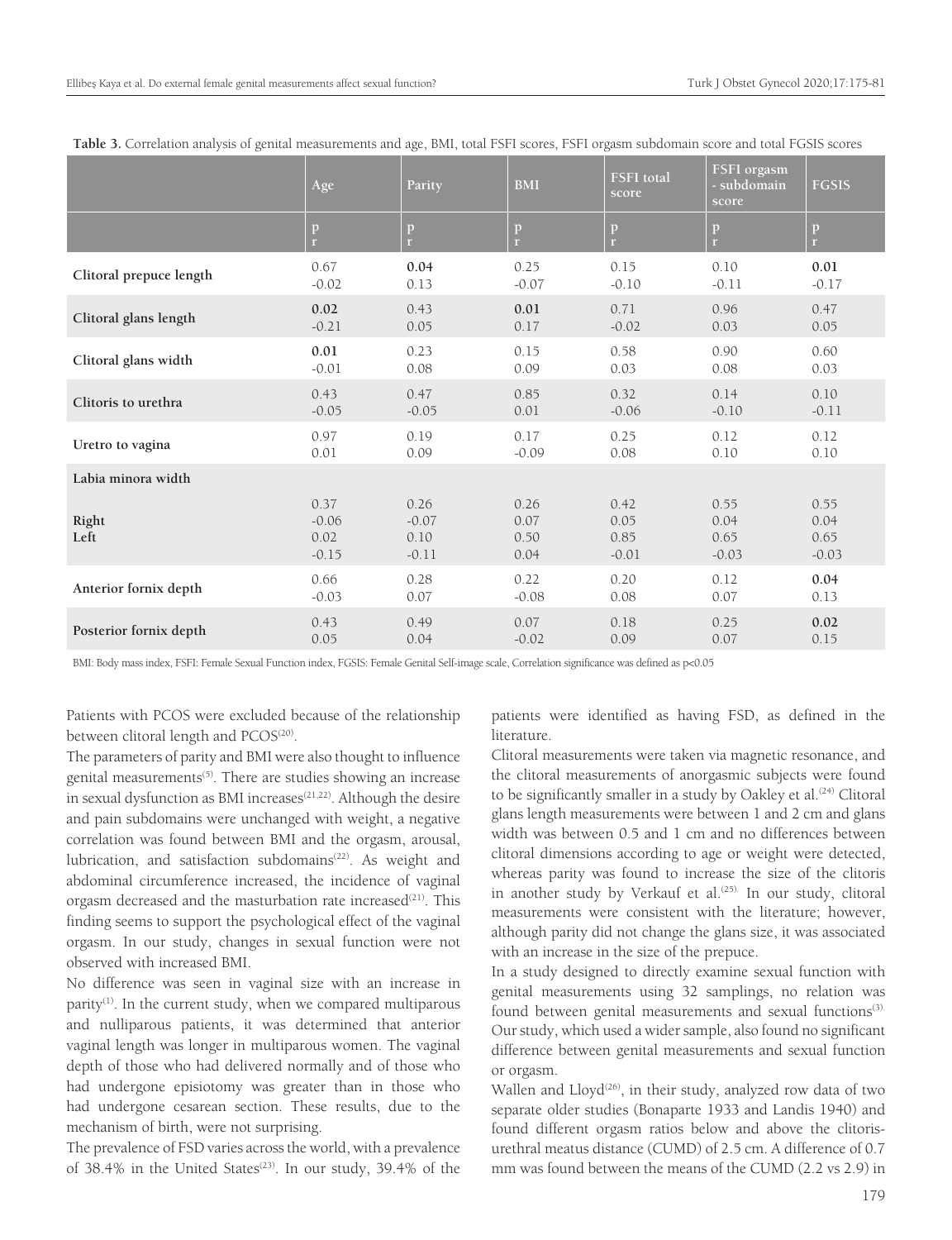these two older studies. This difference was explained by the fact that in one study the measurement started from the middle of the glans, whereas the other started with the prepuce. We took our measurement from the middle of the glans, and our results were consistent with the literature. In our study, unlike in that study, no significant difference was found between the FSFI groups and the CUMD. Upon examination of the relationship between the FSFI orgasm subdomain and the genital perception scores, no significant difference was detected.

The FSFI orgasm subdomain was analyzed separately from the total score because it was thought that there could be a clinical relationship between the measurements and orgasm. However, no significant relationship was found between genital measurements, especially clitoral prepuce and labium minora length, and orgasm or sexual function. The very weak inverse relationship between genital perception scores and prepuce length can be explained by the influence of parity. With the increase in parity, an increase in the clitoral prepuce size and a decrease in genital perception were detected. This suggests that after clitoral hood reduction surgeries performed for the purpose of increasing sexual satisfaction, sexual outcomes should be compared with the status before the surgery.

Female genital esthetic operations were evaluated and sexual functions and their relationship with body image were investigated over a two-year period, in a prospective study $(11)$ . The study found that, in the long term, these surgeries improved genital perception and sexual function. However, it was observed that the body-image perceptions, genital perceptions, and sexual functions of those who wanted surgery were lower than those of the control group $(11)$ .

Many factors may affect genital perception<sup>(27)</sup>. It is also known that genital and body perceptions can be changed by exposure to visuals such as video and photographic images $(28)$ . There was a positive correlation between FSFI and FGSIS, associating high genital perception with high sexual function<sup> $(11,13)$ </sup>. Our study results are consistent with other studies that found a positive correlation between FSFI and FGSIS. For this reason, it is necessary to evaluate the pre-operation genital and body perceptions of women who desire esthetic surgery for reasons other than function.

#### **Study Limitations**

The examination of female genital measurements and sexual functions along with genital perception created a powerful avenue of the study. The limitation of the study is that the study group reflected a part of society thought to be healthy. Multiparous patients were in the vast majority, and the lack of a categorical evaluation according to age and weight were other limitations. Another limitation was that the Body Dysmorphic Disorder scale was not administered to the patients. Future investigations dealing with the effects of surgical outcomes on sexual function and genital perception are recommended.

Considering the breadth of the distribution of the measurements, the fact that 'normal' female genital measurements can vary should be discussed with patients. For patients without functional impairment who want genital aesthetic surgery because of a desire to increase sexual satisfaction, an attempt should be made to first correct their genital perception. More research is needed on the subject of esthetic surgical procedures that change genital measurements and the contributions of this surgery to sexual function and genital perception.

#### **Conclusion**

The wide range of genital measurements observed makes it difficult to draw the boundaries of 'normal' regarding female external genitalia. Genital cosmetic surgeries should be considered more cautiously because negative genital perceptions are open to verbal and visual influence and because there is no significant relationship between genital measurements and sexual functions.

#### **Ethics**

**Ethics Committee Approval:** The institutional Ethics Committee approved the study (approval number: 2017/122). **Informed Consent:** Written informed consent was obtained from all individual participants included in this study.

**Peer-review:** Externally and internally peer-reviewed.

#### **Authorship Contributions**

Concept: A.E.K., A.B., Design: A.E.K., M.Y., Data Collection or Processing: O.D., C.Ö., Analysis or Interpretation: M.Y., E.Ç., Literature Search: A.B., C.Ö., Writing: A.E.K.

**Conflict of Interest:** The authors report no conflict of interest. **Financial Disclosure:** Authors have no financial interests about the research.

#### References

- 1. Lloyd J, Crouch NS, Minto CL, Liao LM, Creighton SM. Female genital appearance: "Normality" unfolds. BJOG An Int J Obstet Gynaecol 2005;112:643-6.
- 2. Cao Y, Li Q, Zhou C, Li F, Li S, Zhou Y. Measurements of female genital appearance in Chinese adults seeking genital cosmetic surgery: a preliminary report from a gynecological center. Int Urogynecol J 2015;26:729-35.
- 3. Krissi H, Ben-Shitrit G, Aviram A, Weintraub AY, From A, Wiznitzer A, et al. Anatomical diversity of the female external genitalia and its association to sexual function. Eur J Obstet Gynecol Reprod Biol 2016;196:44-7.
- 4. Basaran M, Kosif R, Bayar U, Civelek B. Characteristics of external genitalia in pre- and postmenopausal women. Climacteric 2008;11:416-21.
- 5. Kreklau A, Vâz I, Oehme F, Strub F, Brechbühl R, Christmann C, et al. Measurements of a 'normal vulva' in women aged 15–84: a crosssectional prospective single-centre study. BJOG An Int J Obstet Gynaecol 2018;125:1656-61.
- 6. Sharp G, Tiggemann M, Mattiske J. Factors That Influence the Decision to Undergo Labiaplasty: Media, Relationships, and Psychological Well-Being. Aesthetic Surg J 2016;36:469-78.